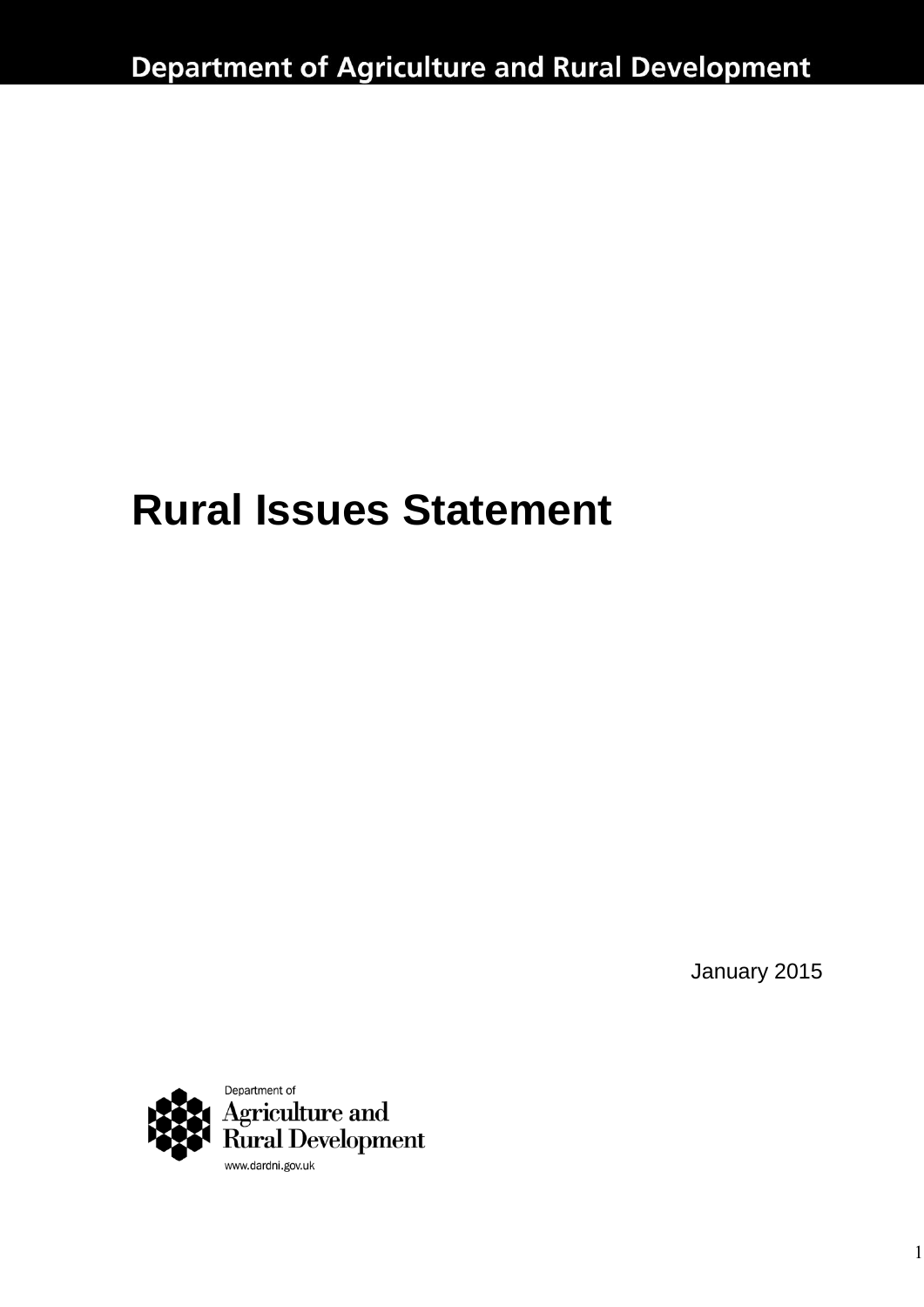# **DARD Rural Proofing Template**

# **Section A**

### **Details about the policy / decision to be rural proofed**

**Title of policy / decision to be rural proofed:-** A Rural Proofing Bill for Northern Ireland.

**Brief description of policy / decision to be rural proofed:-**

The purpose of rural proofing is to ensure fair and equitable treatment of rural communities and that a policy does not indirectly have a detrimental impact on rural dwellers and rural communities. Rural proofing is currently part of the policy making process across government in Northern Ireland but does not currently have a statutory footing.

#### **Aims and objectives of the policy / decision to be rural proofed:-**

The Rural Proofing Bill is being brought forward in order to strengthen the existing policy requirements around rural proofing. The Northern Ireland Executive has been committed to undertaking rural proofing since 2002, and reaffirmed this commitment in 2009. The approach to rural proofing to date has been a non-legislative one and evidence suggests that this method has not been as effective as first envisaged. Therefore in order to better meet the commitments set by the Executive in 2002 and again in 2009, it is considered that legislating for the process will strengthen and underpin this commitment. Legislating for rural proofing will also serve to improve the effectiveness of this process and to ensure that the needs of rural communities are taken into account in the policy making process, across all departments, on an ongoing basis.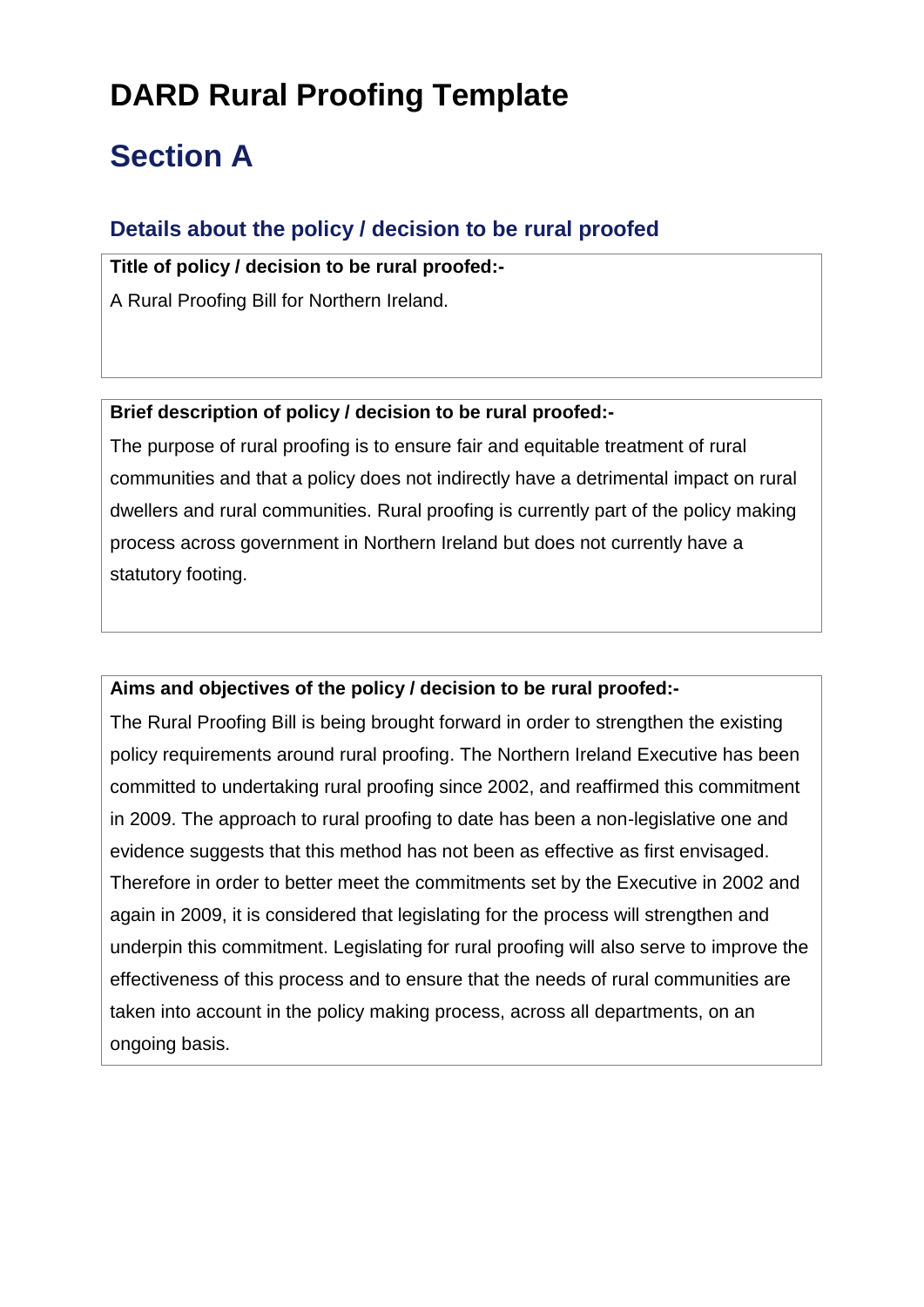# **Section B**

### **Policy Impact on Rural Communities**

### **1. Are there any rural specific impacts of this policy?**

The Rural Proofing Bill is being brought forward in order to ensure fair and equitable treatment for rural communities and so that policies do not indirectly have a detrimental impact on rural dwellers and rural communities. By its very nature the policy intent of this Bill is exclusively rural specific.

### **2. Are there any potential indirect impacts?**

See above.

#### **3. Are there potential local impacts that will differ from the regional impact?**

See above.

### **4. Is there a need for pre-consultation with rural stakeholders to get better insight into potential rural impacts?**

In advance of public consultation a series of one-one engagements were carried out across a wide and comprehensive range of rural stakeholders. In addition, representatives from these stakeholder groups (along with a number of others who were not available to engage in the one-one process) were invited to participate in the Rural Proofing Bill Stakeholder Forum.

### **5. Is there a need for actions to mitigate the impacts of the policy in rural areas?**

Answer to question 1 refers.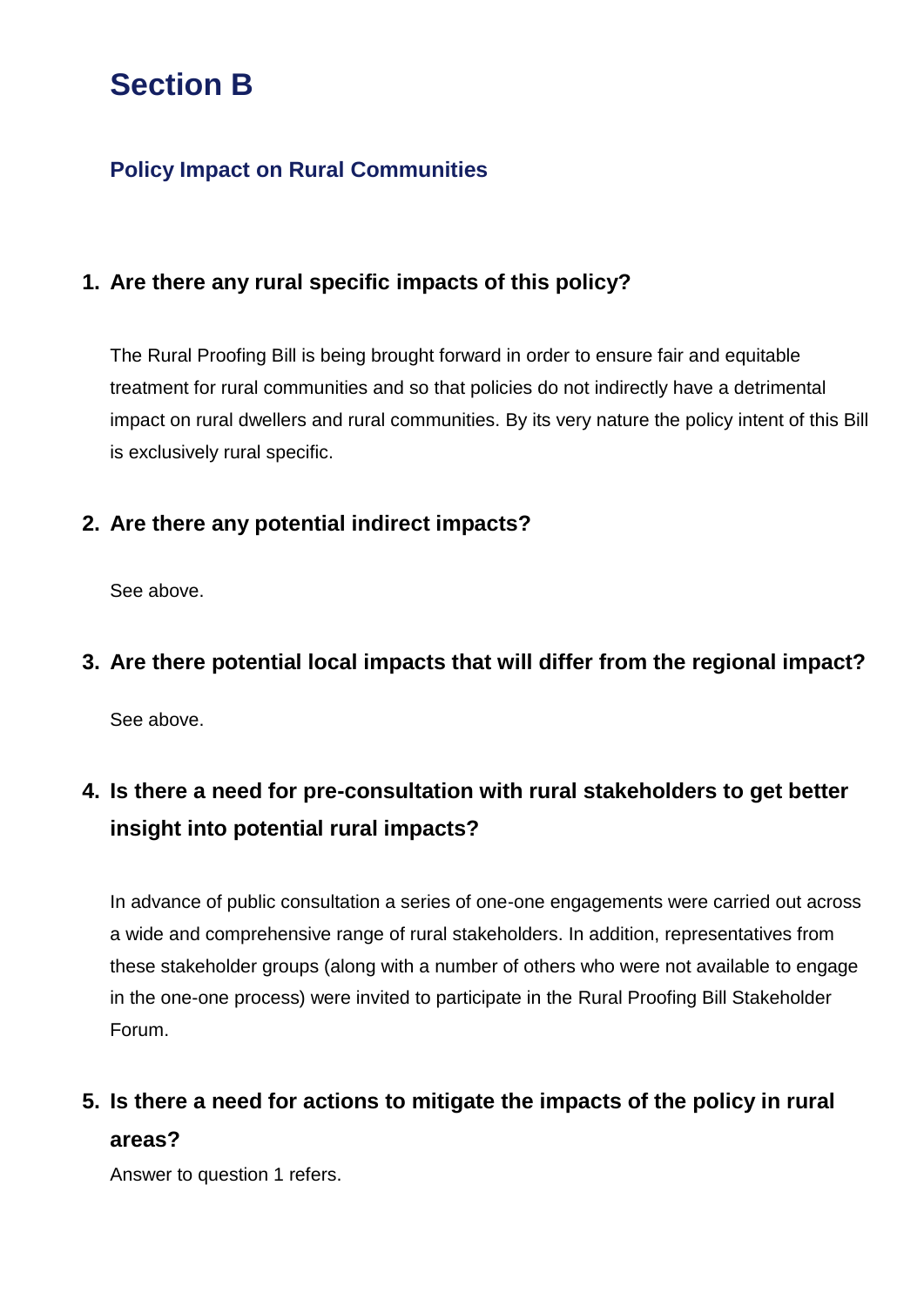## **Section C**

### **Evidential Requirements**

**(Questions for consideration to assess the evidence used in assessing the impact of the policy on the rural community)**

#### **1. Are the predicted impacts supported by evidence?**

Yes, see question 2 below.

### **2. What types of evidence have you considered in your policy development? (statistics/research/stakeholder advice)**

We have examined the current process of rural proofing within Northern Ireland, along with a broad range of research on this subject. We have also considered how the rural proofing process is implemented across the rest of the United Kingdom, Ireland and a number of other countries.

We have considered available rural statistical data in formulating both an equality and partial regulatory impact assessment of the Bill.

We have met with a wide range of rural stakeholders for advice on the inadequacies of the current system and ideas on how the proposed policy proposals could improve this.

### **3. Are there any other areas of uncertainty, where further evidence would be useful?**

None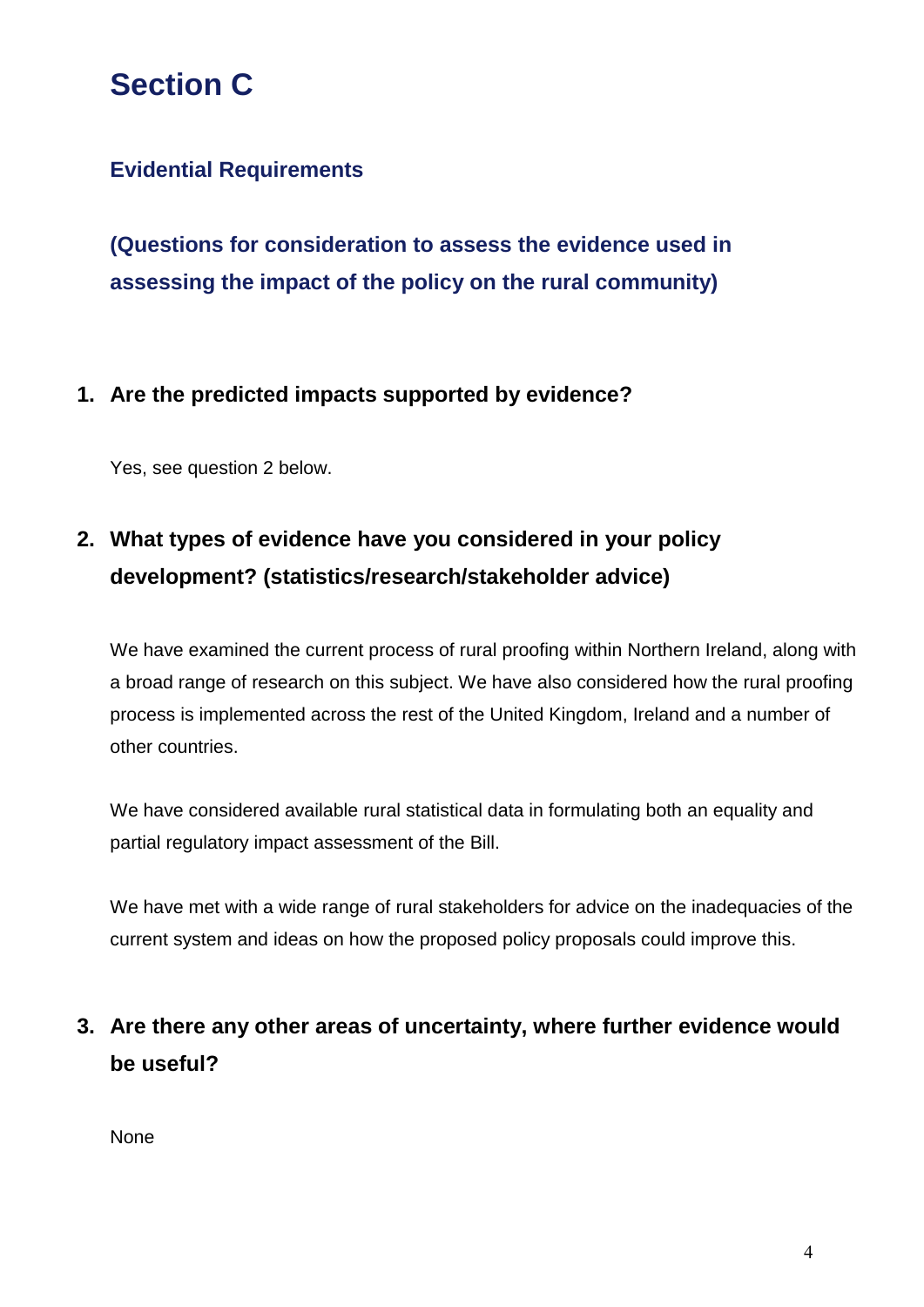### **4. Have any design features already been implemented as a result of the evidence obtained?**

The formulation and content of the Rural Proofing Bill has all been based on the results of the evidence we have obtained by examination of the current process, research into how the process works in other countries and by engaging with rural stakeholders.